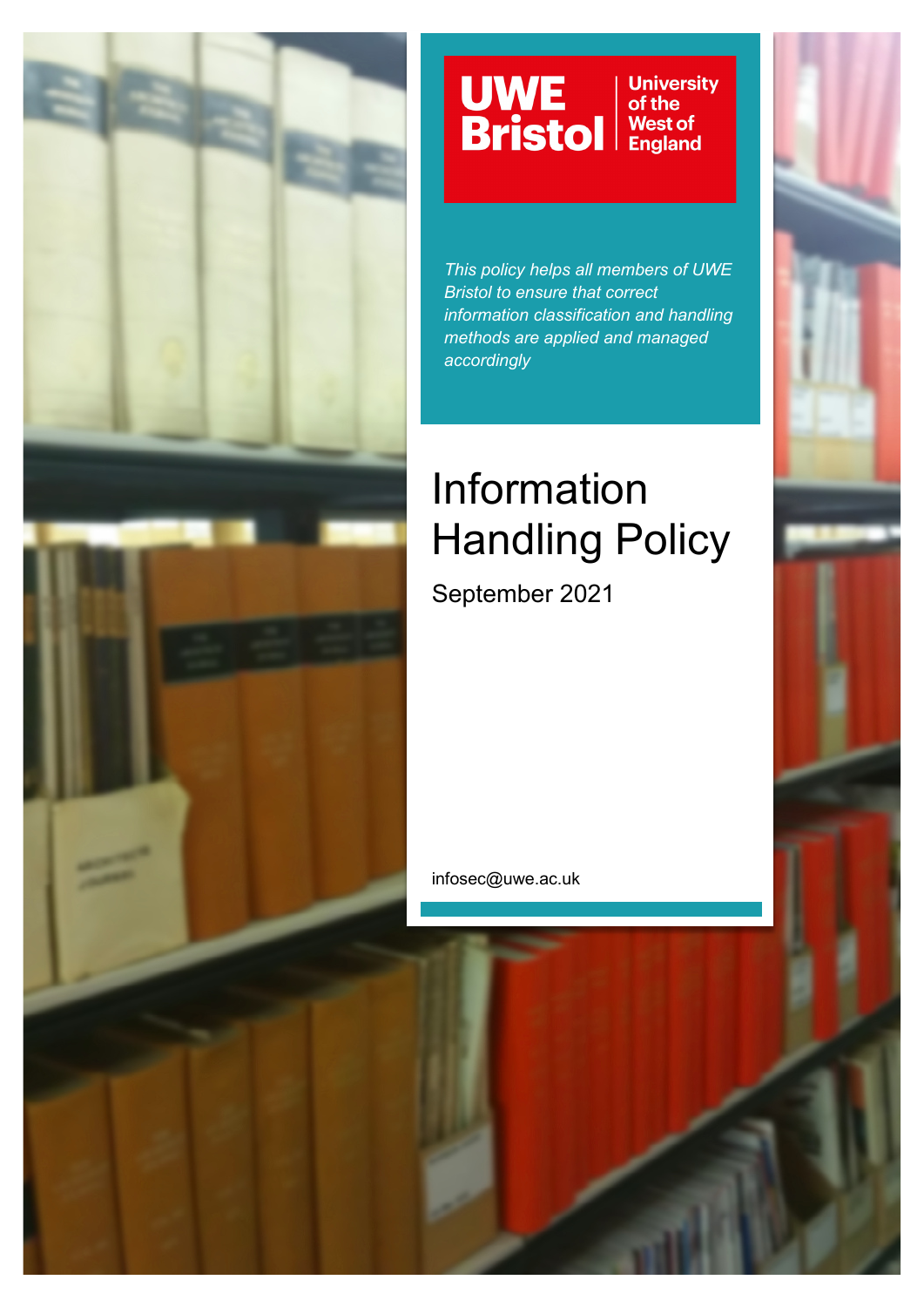# **Document Control**

| Writers & contributors | Head of Information Security, Information<br>Security Specialist & Head of Data Protection |
|------------------------|--------------------------------------------------------------------------------------------|
| Policy owner           | Head of Information Security                                                               |
| Publication date       | September 2021                                                                             |
| Date of next review    | September 2022                                                                             |
| Version                | 3.0                                                                                        |

# **Contents**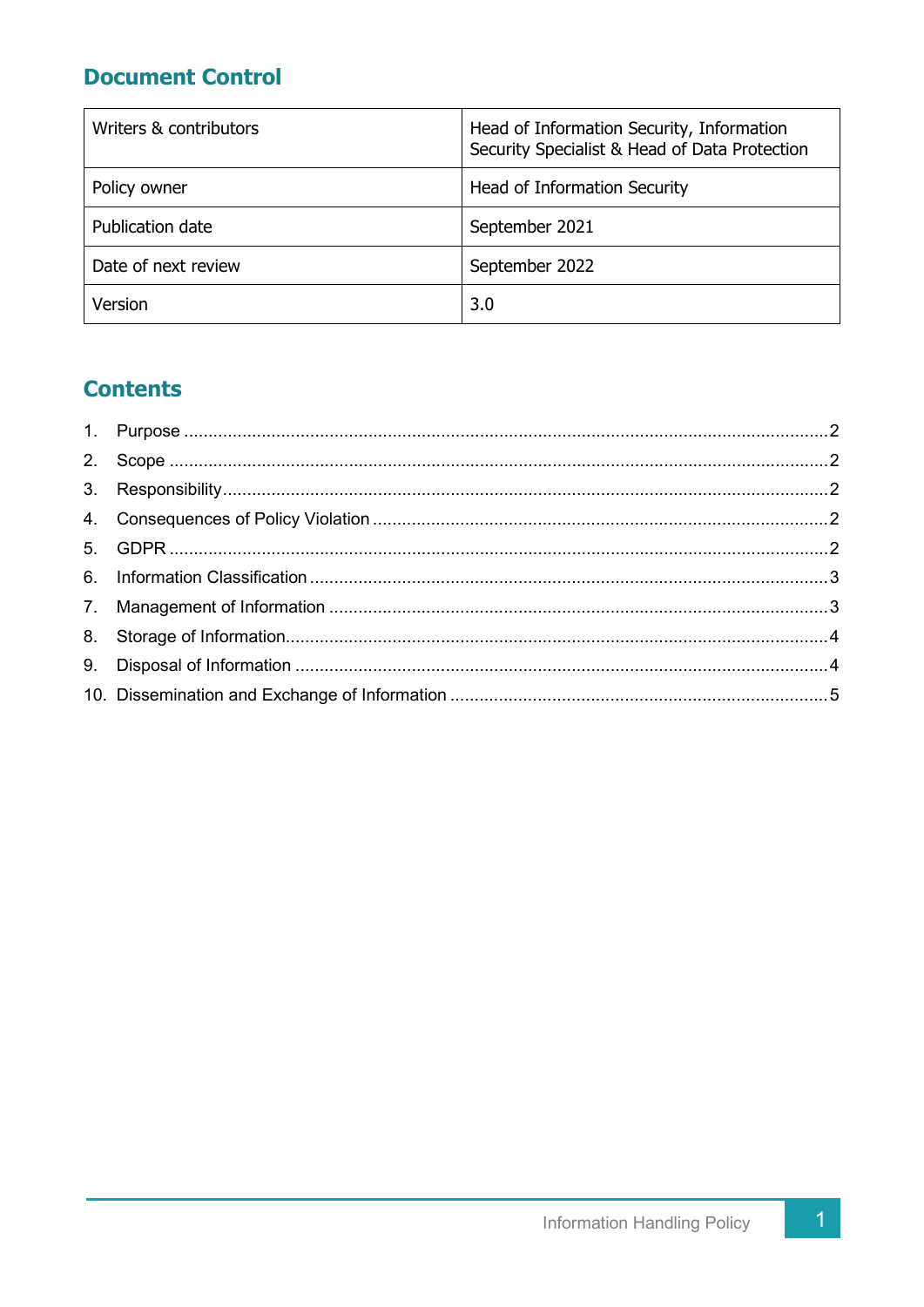#### **1. Purpose**

The purpose of this policy is to seek to ensure staff and students understand how information in their possession should be protected, and how information should be shared with other parties. UWE Bristol generates and holds a wide variety of information that must be protected against unauthorized access, disclosure, modification, or other misuse. Different types of information require specific security measures, and therefore proper classification of information assets is vital to ensure effective information security and management practices are adhered to across the University.

This document forms part of the Information Security Policy Toolkit and underpins the overarching Information Security Policy. Adherence to this policy will provide everyone with guidance to help ensure that correct information classification and handling methods are applied to their day-today activities and managed accordingly.

### **2. Scope**

This policy applies to all information assets generated or processed by UWE Bristol, including those created prior to the publishing of this policy. This includes electronic information as well as information on paper and information shared orally or visually (such as telephone and video conferencing). Where UWE Bristol holds information on behalf of another organisation with its own classification system, agreement shall be reached as to which handling policy shall apply.

#### **3. Responsibility**

It is the responsibility of UWE Bristol to ensure that adequate data storage and processing facilities are available to enable compliance with the Information Handling Policy. Individuals have a personal responsibility to ensure the correct management and protection of information, and may be personally liable for any breaches in information security that arise from a failure to take appropriate measures to do so.

#### **4. Consequences of Policy Violation**

Failure of an individual student or member of staff to comply with this policy may lead to the instigation of disciplinary procedures and, in certain circumstances, legal action may be taken. Failure of a contractor to comply may lead to the immediate cancellation of a contract. Where appropriate, breaches of the law will be reported to the authorities.

#### **5. GDPR**

UWE Bristol must comply with data protection law(s). Failure to comply with data protection law(s) and any subsequent data breach(es) can cause significant distress to individual and can result in large fines and other legal sanctions/regulatory enforcement action. This may adversely affect the University's relation with key stakeholders (e.g. current and prospective students) as well as the University's reputation. In addition, deliberate misuse of personal data is also a criminal offence for which you can be held personally liable for.

Understanding how information in your possession should be protected and how it should be shared with other parties when it contains personal data will help you comply with some aspects and principles of UK data protection law(s). You may find it helpful to refer to the University's Data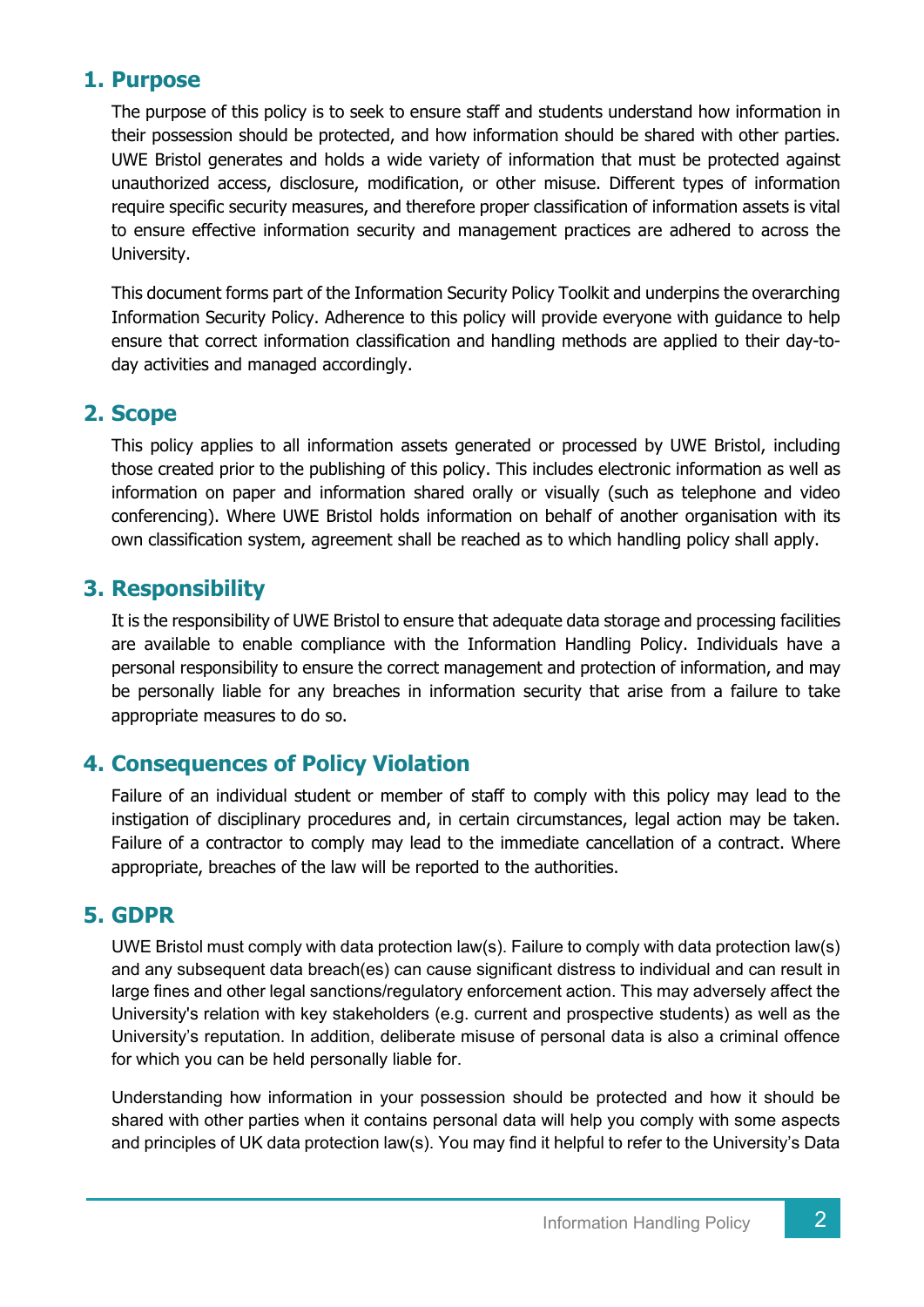Protection Policy in order to understand the definitions of personal data as well as the other measures/action you should take when complying with UK data protection law(s).

## **6. Information Classification**

All information generated or processed by UWE Bristol is subject to classification. This is to assist information owners in determining the different levels of security required. The following classifications are used by UWE Bristol:

| <b>UWE Public</b>                 | Information that is available to any member of the public without restriction. This<br>however should not be automatically placed into the public domain without a<br>specific reason, unless the information was originally intended for public<br>disclosure                                                                                                                                                                                                                                                                                                                                                                                                                                                                                                                                                                                                                                                                                                                                                                |
|-----------------------------------|-------------------------------------------------------------------------------------------------------------------------------------------------------------------------------------------------------------------------------------------------------------------------------------------------------------------------------------------------------------------------------------------------------------------------------------------------------------------------------------------------------------------------------------------------------------------------------------------------------------------------------------------------------------------------------------------------------------------------------------------------------------------------------------------------------------------------------------------------------------------------------------------------------------------------------------------------------------------------------------------------------------------------------|
| <b>UWE</b><br><b>Internal</b>     | Non-confidential information where dissemination is restricted to specific groups<br>or individuals for policy, operational or contractual reasons, for example: some<br>committee minutes; procurement documents; or internal reports. Typically, if this<br>level of information was leaked outside of the University, it could be viewed as<br>inappropriate or ill-timed                                                                                                                                                                                                                                                                                                                                                                                                                                                                                                                                                                                                                                                  |
| <b>UWE</b><br><b>Confidential</b> | Information which contains personal data of others will also need to be handled<br>in accordance with UK data protection law(s) and the University's Data Protection<br>Policy. Whenever personal data is involved careful considerations needs to be<br>given to its classification. It is conceivable that information containing personal<br>data can fall into any of the UWE classifications. As a general rule, information<br>which contains sensitive data (e.g. special category data) will fall into the "UWE<br>Confidential" category.<br>In some circumstances, personal data that is not of a sensitive nature (e.g. not<br>special category data) that has been appropriately pseudonymised and/or subject<br>to appropriate security controls, may fall into the "UWE Internal" category (e.g.<br>some meeting minutes). In these circumstances, UK data protection law(s) will<br>still apply, and this information still needs to be handled in accordance with the<br>University's Data Protection Policy. |

Occasionally, information which contains personal data can sometimes fall into the "UWE Public" category if UK data protection law(s) is appropriately complied with. In these instances, you should first seek the advice of UWE's data protection office (dataprotection@uwe.ac.uk) before classifying information which contains personal data as "UWE Public".

# **7. Management of Information**

Each department or service must hold a full inventory of all Confidential information assets. Each asset will have an accountable owner, and although responsibility for the security measures may be delegated to a named individual, accountability remains with the owner. Owners should always have an Information Management Plan in place, which will detail the storage, access and retention arrangements of the information in question. This will ensure that consideration is given to how data will be handled across its lifespan, including whether all data or parts thereof need to be archived, made available for further use by others, or securely disposed of. The Information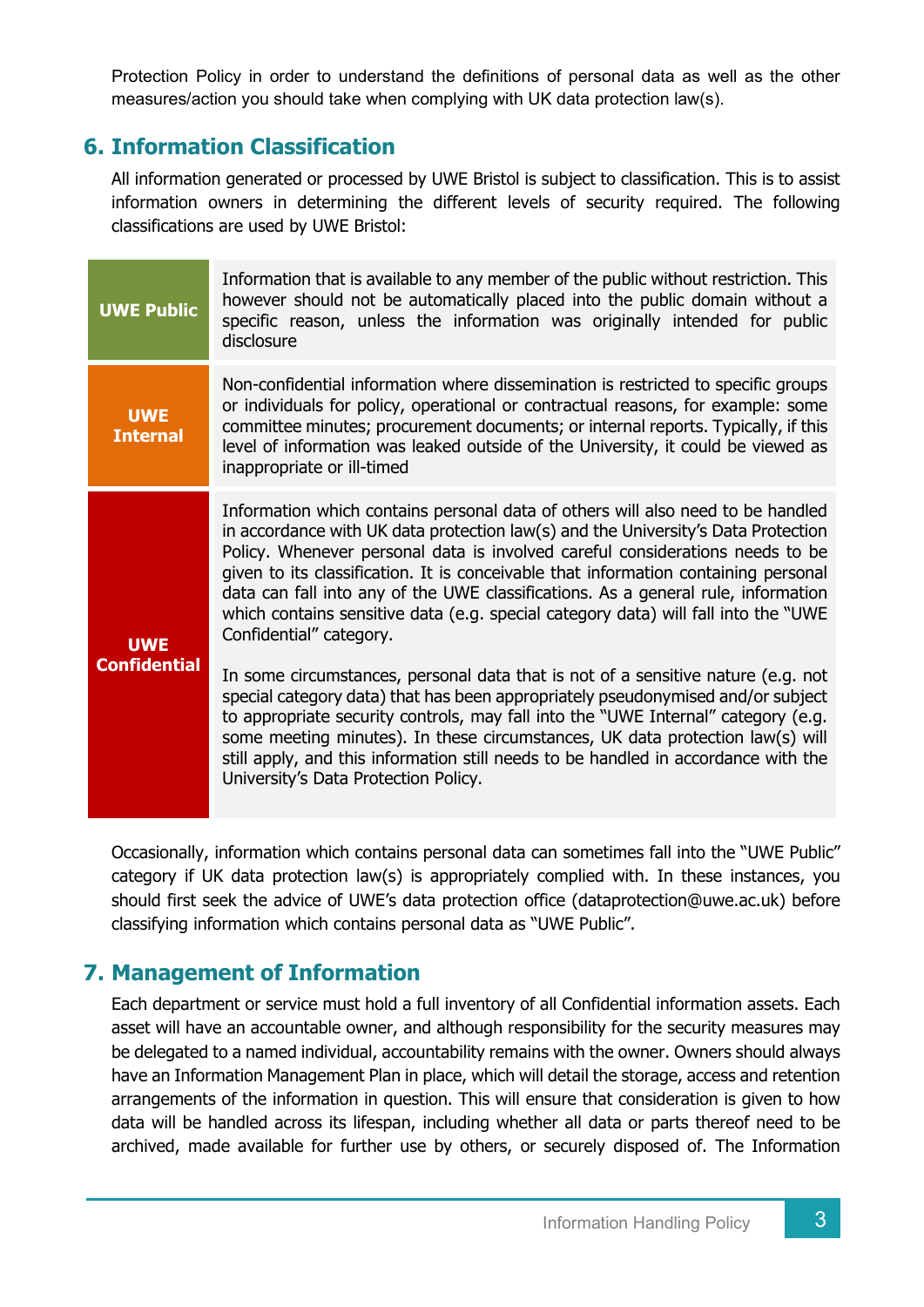Management Plan is a key component of the Information Management Strategy, which provides guidance on Information Management principles and best practices.

## **8. Storage of Information**

Information of any classification should not be stored locally on workstations or laptops. Instead, information should be saved to file systems managed or provided by UWE IT Services, such as SharePoint or OneDrive. Procedures governing the storage of information must be in place based on the nature of the document. For paper files, this may include locking the document away when not in use. When printing or copying any confidential data, the device or printer must be physically secure or attended. Archived or legacy information that does not meet the storage requirements below should be reviewed and made compliant at the earliest appropriate opportunity.

| <b>UWE Public</b>                 | • Electronic information should be stored using UWE provided IT facilities<br>where possible to ensure appropriate management, back-up and access                                                                                                                                                                                                                                                                                                                                                                                             |
|-----------------------------------|-----------------------------------------------------------------------------------------------------------------------------------------------------------------------------------------------------------------------------------------------------------------------------------------------------------------------------------------------------------------------------------------------------------------------------------------------------------------------------------------------------------------------------------------------|
| <b>UWE Internal</b>               | • Electronic information must be stored using only UWE provided IT facilities                                                                                                                                                                                                                                                                                                                                                                                                                                                                 |
| <b>UWE</b><br><b>Confidential</b> | • Electronic information must be stored using only UWE provided IT facilities<br>• Storage locations must be appropriately access controlled (locked cabinets<br>for paper documents and filesystem/access permissions for electronic data)<br>• Removable media, such as USB drives, should only be used, with justification,<br>where UWE provided file systems are not accessible. Files must be encrypted<br>to mitigate the risk of devices being lost or stolen.<br>• ITS provided OneDrive is the only cloud storage permitted for use |

## **9. Disposal of Information**

Retention periods for information held must be determined in advance by the owner, according to the business need and recorded in the University's Retention Schedules. Please contact your Data Protection Coordinator and the Data Protection Office (dataprotection@uwe.ac.uk) in order for the appropriate changes/additions to be made. Generally, information should not be kept longer than it is required for business use (the retention period will be defined in the retention schedule), unless required for archival purposes or to satisfy contractual or statutory obligations. You may find it helpful to refer to the University's Records Management policy for more information.

| <b>UWE Public</b>                                            | • Electronic information may be deleted using regular file deletion processes in<br>accordance with any retention schedule. Paper documents should be<br>disposed of via the paper recycling scheme and in accordance with any<br>retention schedule                                                 |
|--------------------------------------------------------------|------------------------------------------------------------------------------------------------------------------------------------------------------------------------------------------------------------------------------------------------------------------------------------------------------|
| <b>UWE</b><br>Internal/<br><b>UWE</b><br><b>Confidential</b> | • Electronic equipment holding this information must be disposed of using the<br>UWE secure IT waste disposal service in accordance with any retention<br>schedule<br>• Paper documents should be disposed of via the UWE secure waste disposal<br>service in accordance with any retention schedule |